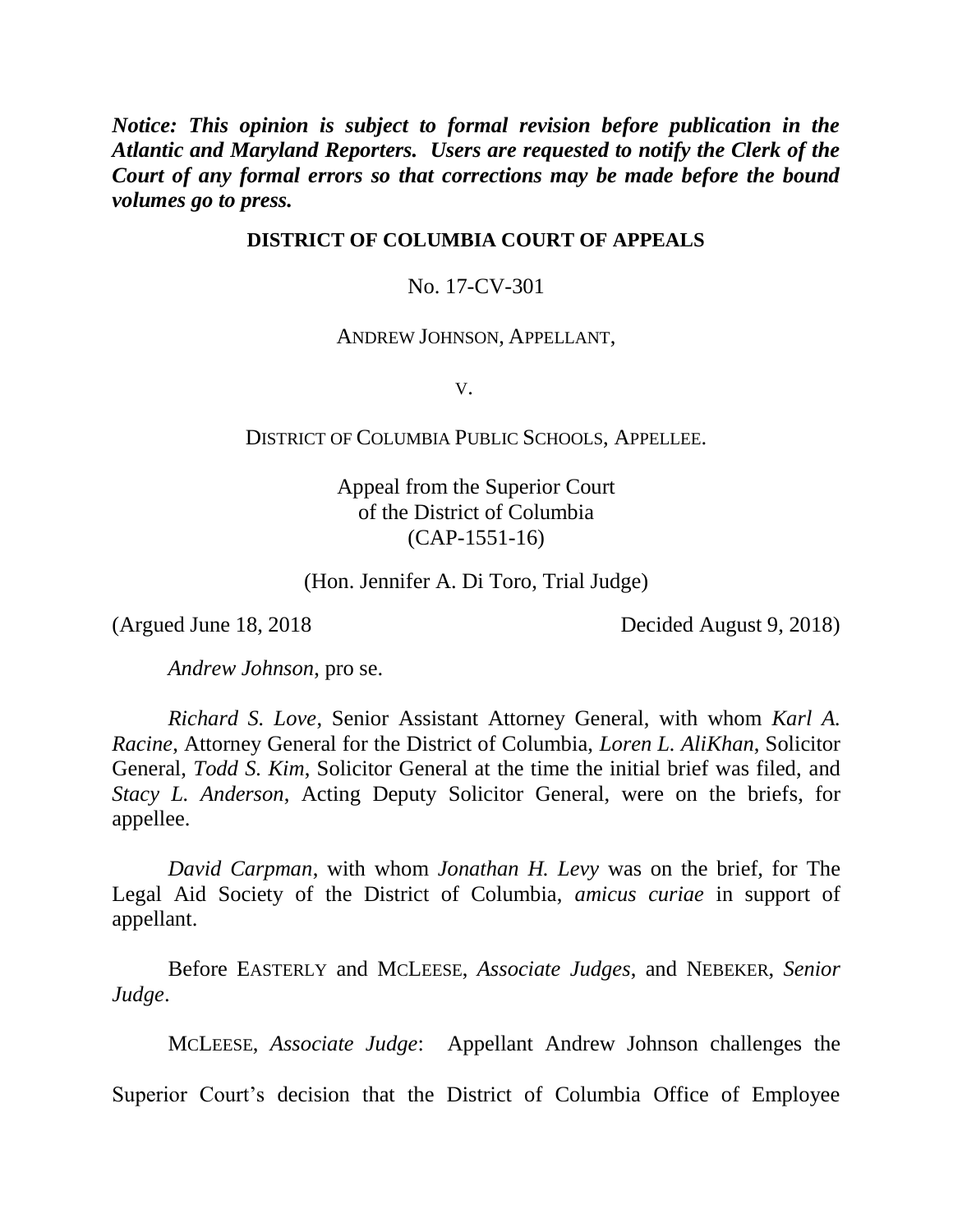Appeals (OEA) lacks jurisdiction to hear Mr. Johnson's wrongful-termination claim. We conclude that OEA has jurisdiction to hear Mr. Johnson's wrongfultermination claim.

#### **I.**

The following evidence was presented to OEA. Mr. Johnson was a school psychologist for the District of Columbia Public Schools (DCPS). He received a notice of termination, effective August 12, 2011, because he received a low performance rating for two consecutive years. In September 2011, Mr. Johnson appealed his termination to OEA. Mr. Johnson's financial situation worsened while his OEA appeal was pending. Mr. Johnson therefore met with employees of the DCPS Office of Human Resources (OHR) to discuss obtaining retirement benefits. He told the employees that he still wished to pursue his appeal before OEA and ultimately to return to work at DCPS, but sought access to his retirement funds because of his financial situation. When Mr. Johnson was provided a retirement application, he asked how he should fill out the application. In response, an OHR employee wrote "involuntary" on the application. The application listed an effective retirement date of August 12, 2011. Mr. Johnson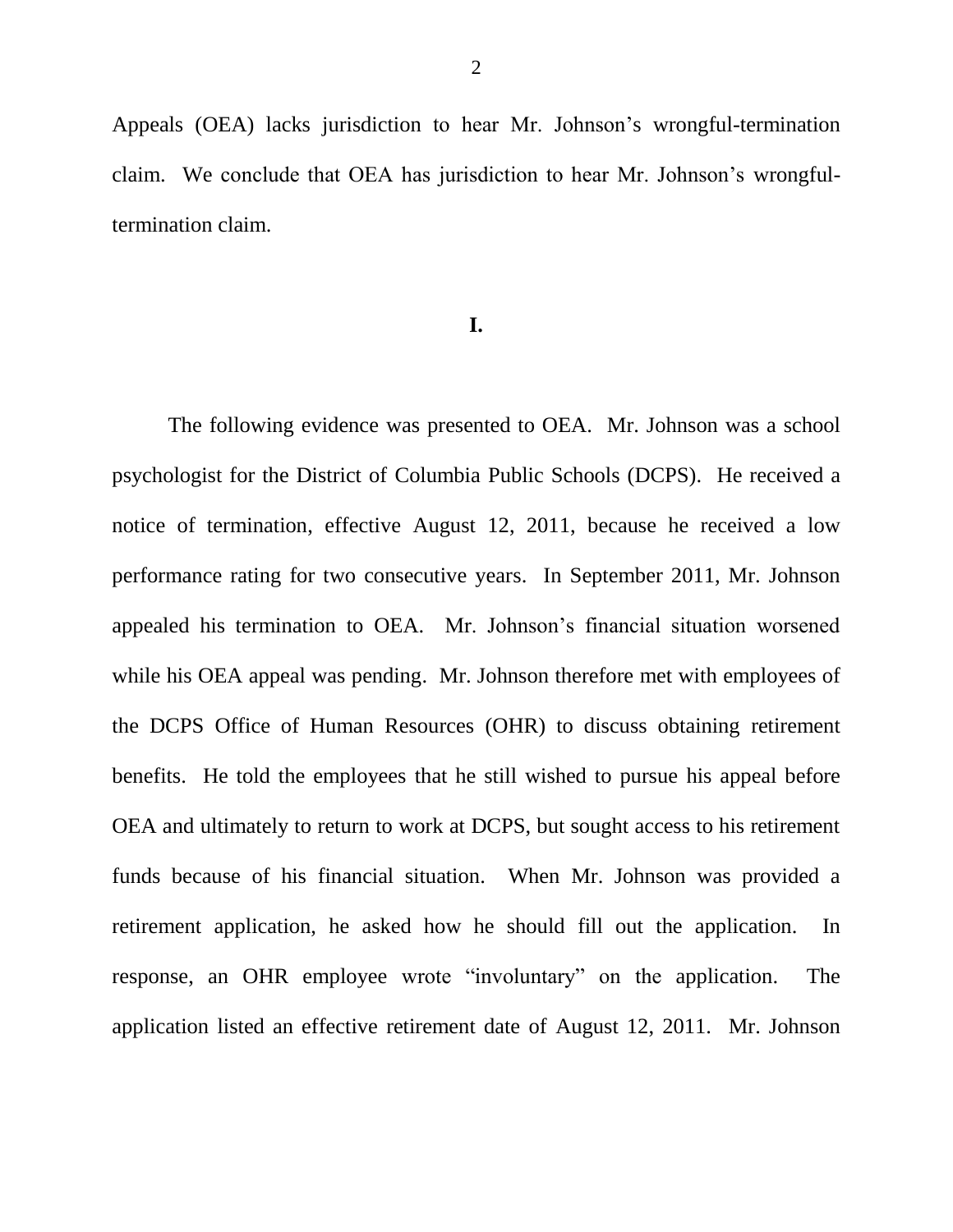was not told that he could lose his ability to appeal his termination if he filed for retirement benefits.

Mr. Johnson began to receive annuity payments labeled "involuntary retirement benefits" pursuant to the District of Columbia Teachers' Retirement Plan (Plan), retroactive to his separation date. Under the Plan, former DCPS teachers can qualify for two separate categories of "retirement benefit[s]": "voluntary retirement benefit[s]" and "involuntary retirement benefit[s]." The Plan states that involuntary-retirement benefits "may be payable if [an otherwise eligible employee] is involuntarily separated from service (unless the reason is for cause on charges of misconduct or delinquency)." *See generally* D.C. Code § 38- 2021.03 (b)(1) (2018 Cum. Supp.) (providing for benefits to employees who have been "involuntarily separated from the service," meet certain age and length-ofservice requirements, and were not "remov[ed] for cause on charges of misconduct or delinquency").

An OEA ALJ concluded that OEA lacked jurisdiction to reach the merits of Mr. Johnson's wrongful-termination claim, because Mr. Johnson had voluntarily retired. In rejecting the contention that Mr. Johnson's retirement was involuntary, the ALJ concluded that Mr. Johnson had not proven that DCPS coerced or misled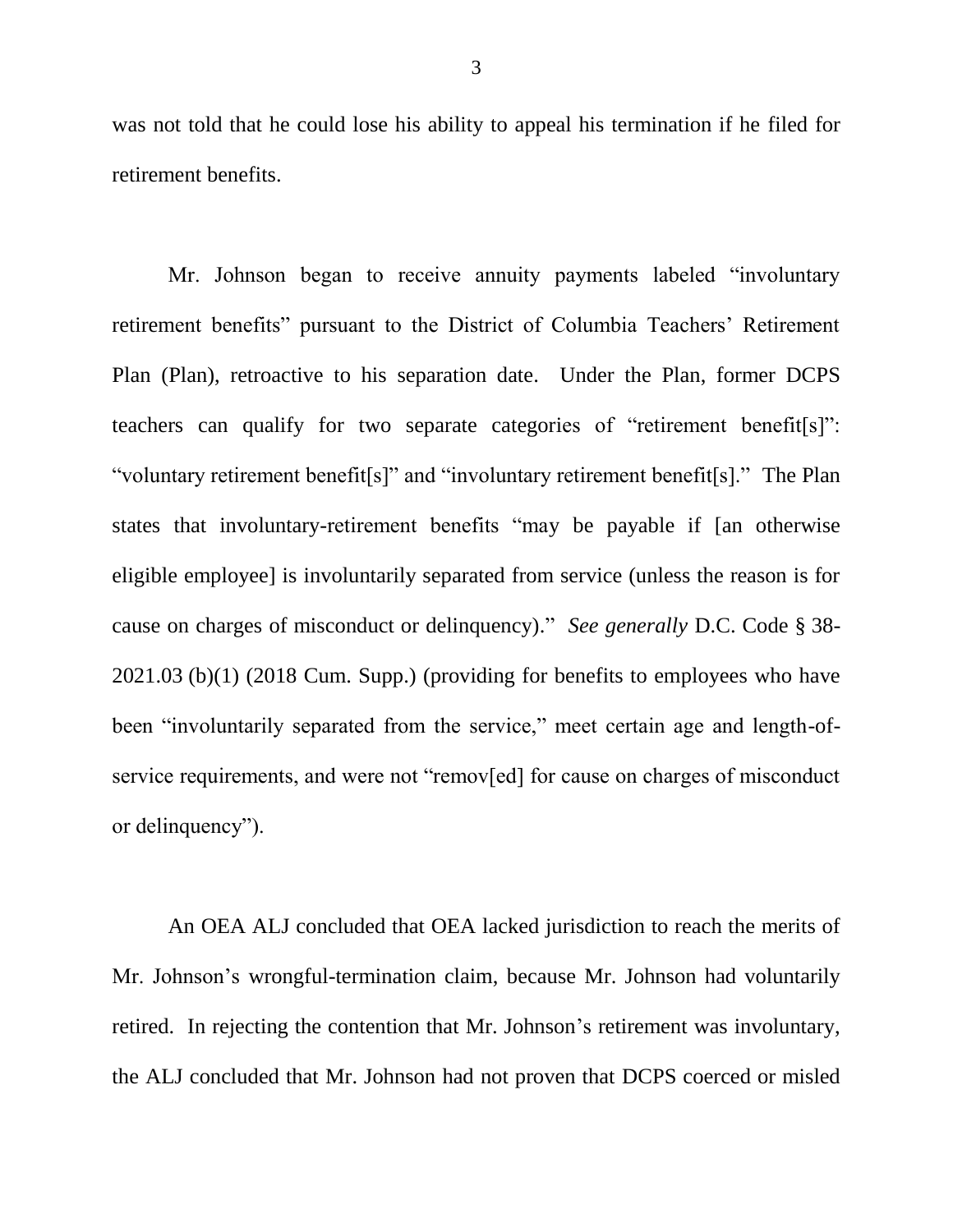him. The ALJ also concluded that Mr. Johnson's retirement was not rendered involuntary by the facts that (1) an OHR employee wrote "involuntary" on Mr. Johnson's retirement application; (2) Mr. Johnson applied for retirement benefits because he was facing financial difficulties; and (3) DCPS failed to tell Mr. Johnson that acceptance of retirement benefits would foreclose a challenge to his termination. The OEA Board and the Superior Court both affirmed, essentially for the reasons stated by the ALJ.

# **II.**

This court "reviews agency decisions on appeal from the Superior Court the same way we review administrative appeals that come to us directly." *Stevens v. District of Columbia Dep't of Health*, 150 A.3d 307, 311-12 (D.C. 2016) (brackets and internal quotation marks omitted). "Although this court generally resolves legal questions de novo, the court ordinarily accords deference to an agency's interpretation of a statute that the agency administers, unless the interpretation is unreasonable or is inconsistent with the statutory language or purpose." *Johnson v. District of Columbia Dep't of Emp't Servs.*, 167 A.3d 1237, 1240 (D.C. 2017) (internal quotation marks omitted).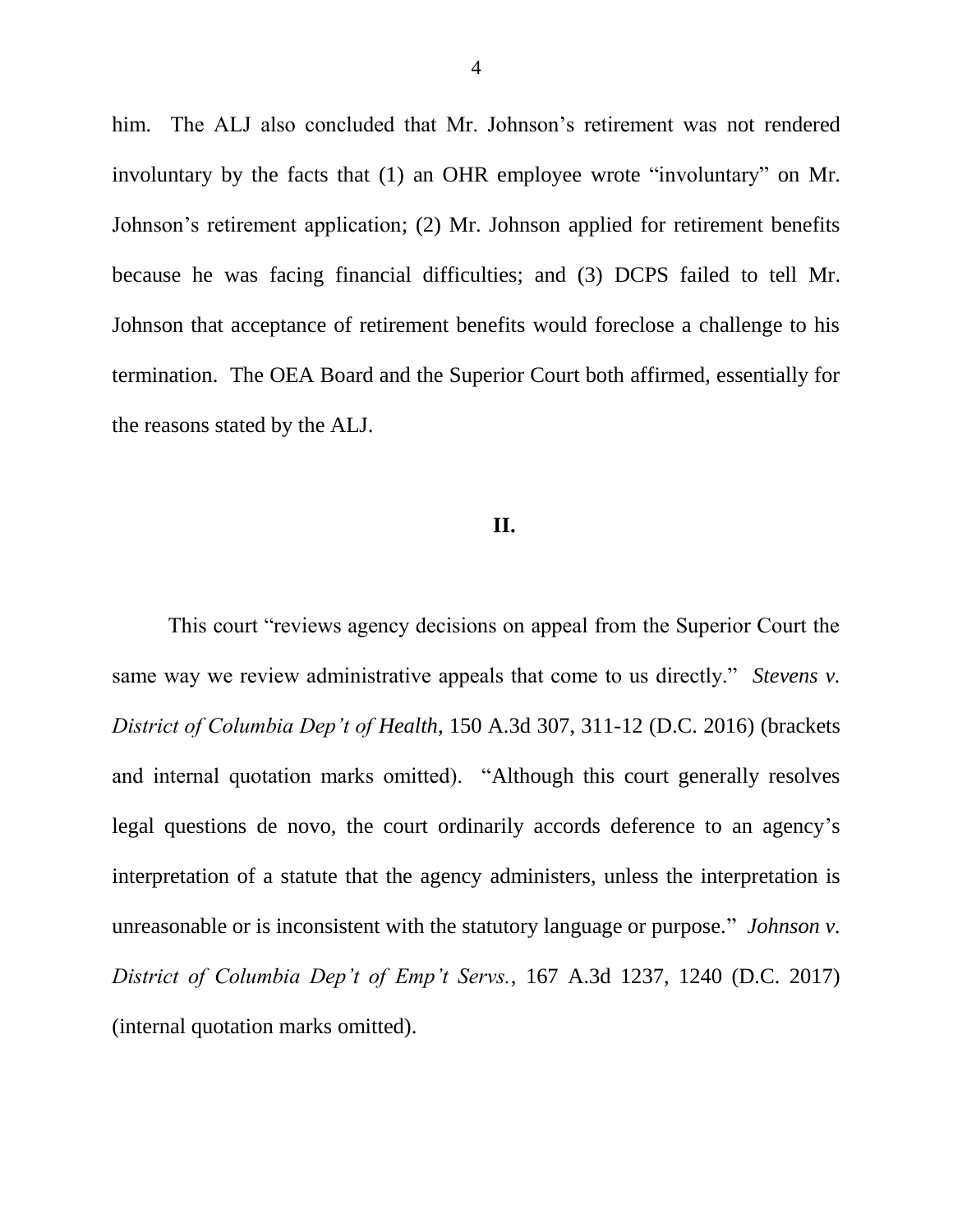OEA has jurisdiction to decide appeals from certain final agency decisions that "result[] in removal of [an] employee." D.C. Code § 1-606.03 (a) (2016 Repl.). It is well settled, however, that if an employee voluntarily retires, either in lieu of termination or retroactively after termination, the employee can no longer contest removal. *Bagenstose v. District of Columbia Office of Emp. Appeals*, 888 A.2d 1155, 1156-58 (D.C. 2005); *see also Williams v. District of Columbia Pub. Sch.*, OEA Matter No. 2401-0124-10-R13, at 3 (Apr. 22, 2014) ("OEA has consistently held that it lacks jurisdiction to adjudicate a voluntary retirement."). That makes sense, because if an employee has elected to voluntarily retire, then the employee cannot be said to have been aggrieved by an agency decision that resulted "in removal of the employee." D.C. Code § 1-606.03 (a). Conversely, if the employee can show that the retirement was the result of coercion or agency misrepresentation, the retirement is rendered involuntary and is treated as a constructive termination reviewable by OEA. *Bagenstose*, 888 A.2d at 1158.

# **III.**

Mr. Johnson argues that he did not voluntarily retire and that OEA therefore has jurisdiction over his challenge to his termination. We agree.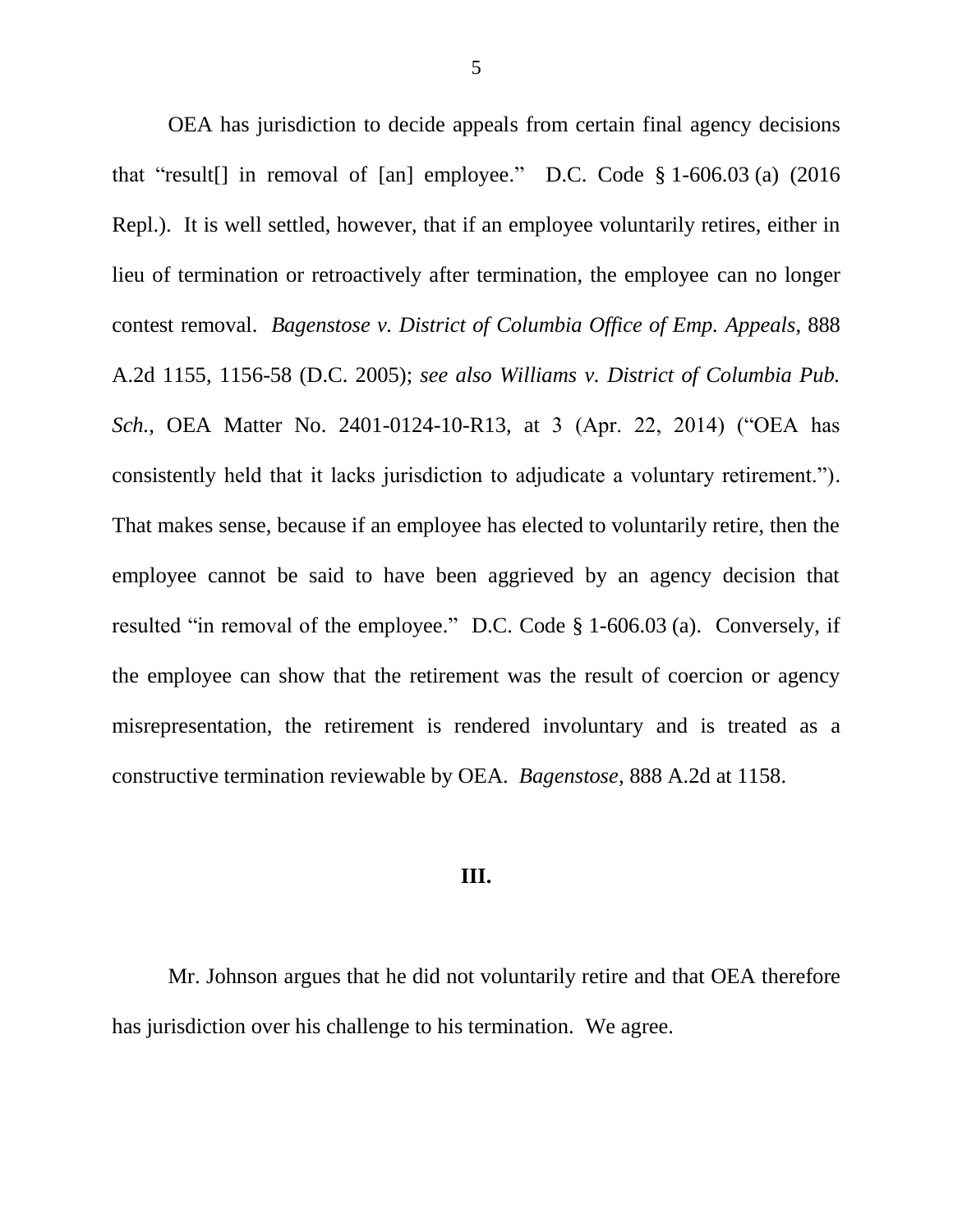It is undisputed that Mr. Johnson has been receiving benefits pursuant to D.C. Code § 38-2021.03 (b)(1), which provides for benefits to employees who have been "involuntarily separated from the service." By its terms, that statute could not properly apply to Mr. Johnson if he voluntarily ended his service with the District of Columbia. Provision of such benefits thus contradicts, rather than supports, a conclusion that Mr. Johnson voluntarily retired. Mr. Johnson's representations as to his interactions with OHR employees, including the notation on the retirement form that the retirement was involuntary, also undermine rather than support a conclusion that Mr. Johnson voluntarily retired. In our view, the record indisputably establishes that Mr. Johnson did not voluntarily retire. Rather, he was involuntarily separated and was granted benefits accordingly. We are not persuaded by DCPS's arguments to the contrary.

First, DCPS accurately points out that, in arguing that he did not voluntarily retire, Mr. Johnson did not rely on D.C. Code § 38-2021.03 (b)(1), which was first brought to our attention by The Legal Aid Society as amicus curiae. We do not, however, view Mr. Johnson as being precluded from reliance on that provision to support his clearly articulated contention that he did not voluntarily retire. *Cf., e.g.*, *In re D.L.*, 904 A.2d 367, 369 n.2 (D.C. 2006) ("Although counsel did not cite a particular statute that the judge's proposed order would violate, the objection was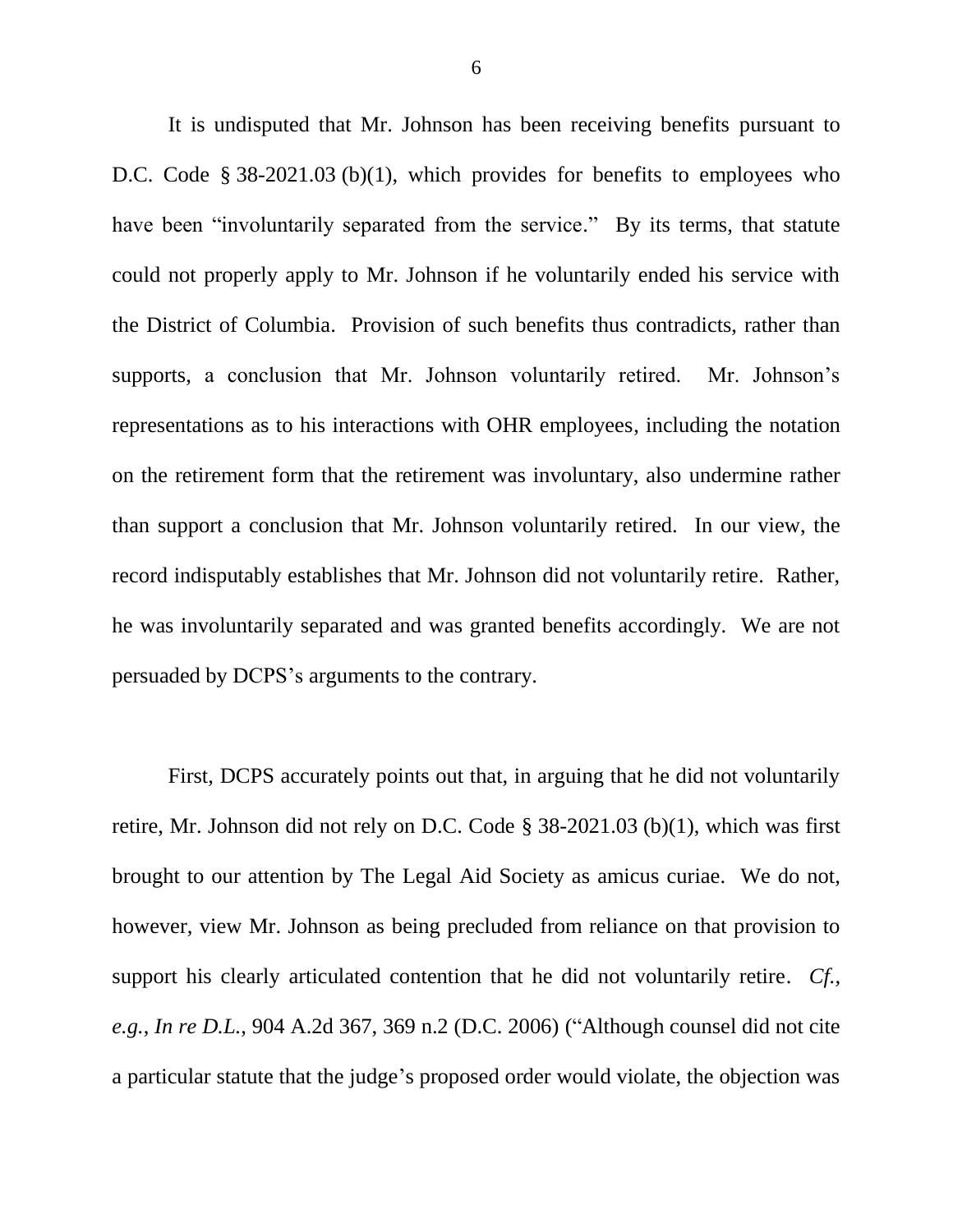sufficient to preserve the claim that in effectively closing the case, the judge was exceeding his statutory authority."); *Baker v. United States*, 867 A.2d 988, 1001 (D.C. 2005) ("[C]itation to a particular case is not a prerequisite to the preservation of an objection for appellate review . . . ."). *See generally, e.g.*, *Panutat, LLC v. District of Columbia Alcoholic Beverage Control Bd.*, 75 A.3d 269, 273 n.5 (D.C. 2013) ("[P]arties on appeal are not limited to the precise arguments they made previously . . . .") (citing *Yee v. City of Escondido*, 503 U.S. 519, 535 (1992)).

Second, DCPS contends that former employees who have been involuntarily separated must agree to forego any challenge to the separation in order to collect benefits under § 38-2021.03 (b)(1). We disagree, because neither of the provisions at issue supports DCPS's argument. OEA's jurisdiction to hear a termination appeal turns on whether an employee was "remov[ed]." D.C. Code § 1-606.03 (a). Nothing in this provision suggests that OEA jurisdiction is defeated by the receipt of involuntary-retirement benefits under § 38-2021.03 (b)(1). Moreover, as we have previously explained, the language of § 38-2021.03 (b)(1) requires that Mr. Johnson have been involuntarily separated, and thus contradicts DCPS's contention that benefits under that provision are only available to those who agree to voluntarily separate from service as a District employee.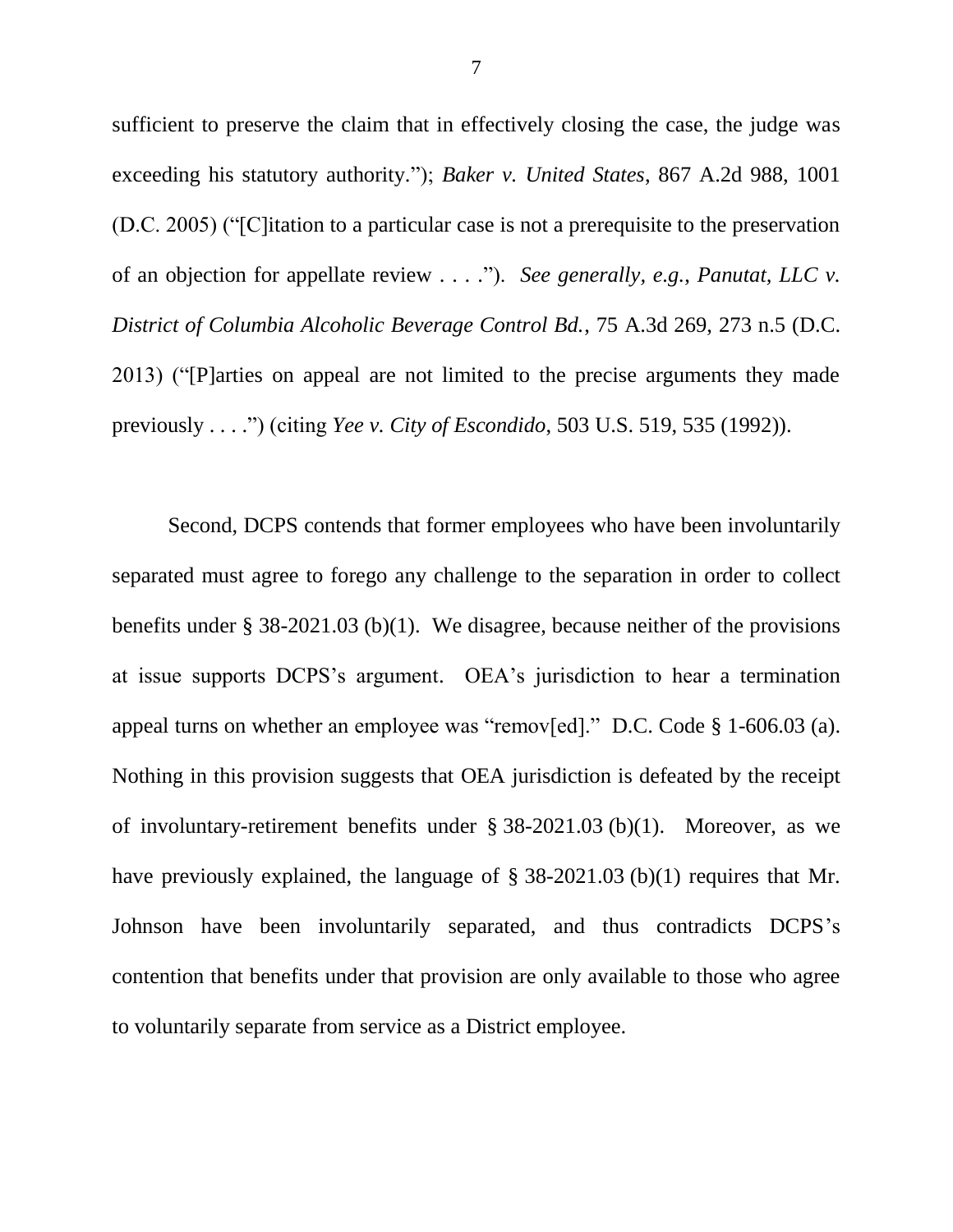Third, DCPS relies on *Bagenstose*, 888 A.2d at 1157-58. We do not view *Bagenstose* as contrary to our holding, however, because *Bagenstose* did not address the question we decide: whether acceptance of involuntary-retirement benefits under § 38-2021.03 (b)(1) constitutes voluntary retirement divesting OEA of jurisdiction to hear a termination appeal.

Finally, DCPS argues that accepting involuntary-retirement benefits under § 38-2021.03 (b)(1) must be understood to preclude a challenge to termination, because there is no statutory mechanism for DCPS to recover benefits awarded to an employee who successfully challenges termination and thereafter is reinstated. We express no view as to whether such recovery would be warranted and if so how it could permissibly be achieved. Rather, we note that if such recovery would be warranted, we are confident that it could feasibly be achieved. We also note that the issue of recovering retirement benefits awarded before reinstatement will arise however we resolve the current appeal, given the undisputed principle that employees who involuntarily retire due to coercion or misrepresentation by the employer are not barred from challenging their termination. In such cases, an involuntary retiree may well have accepted retirement benefits before demonstrating a right to reinstatement.